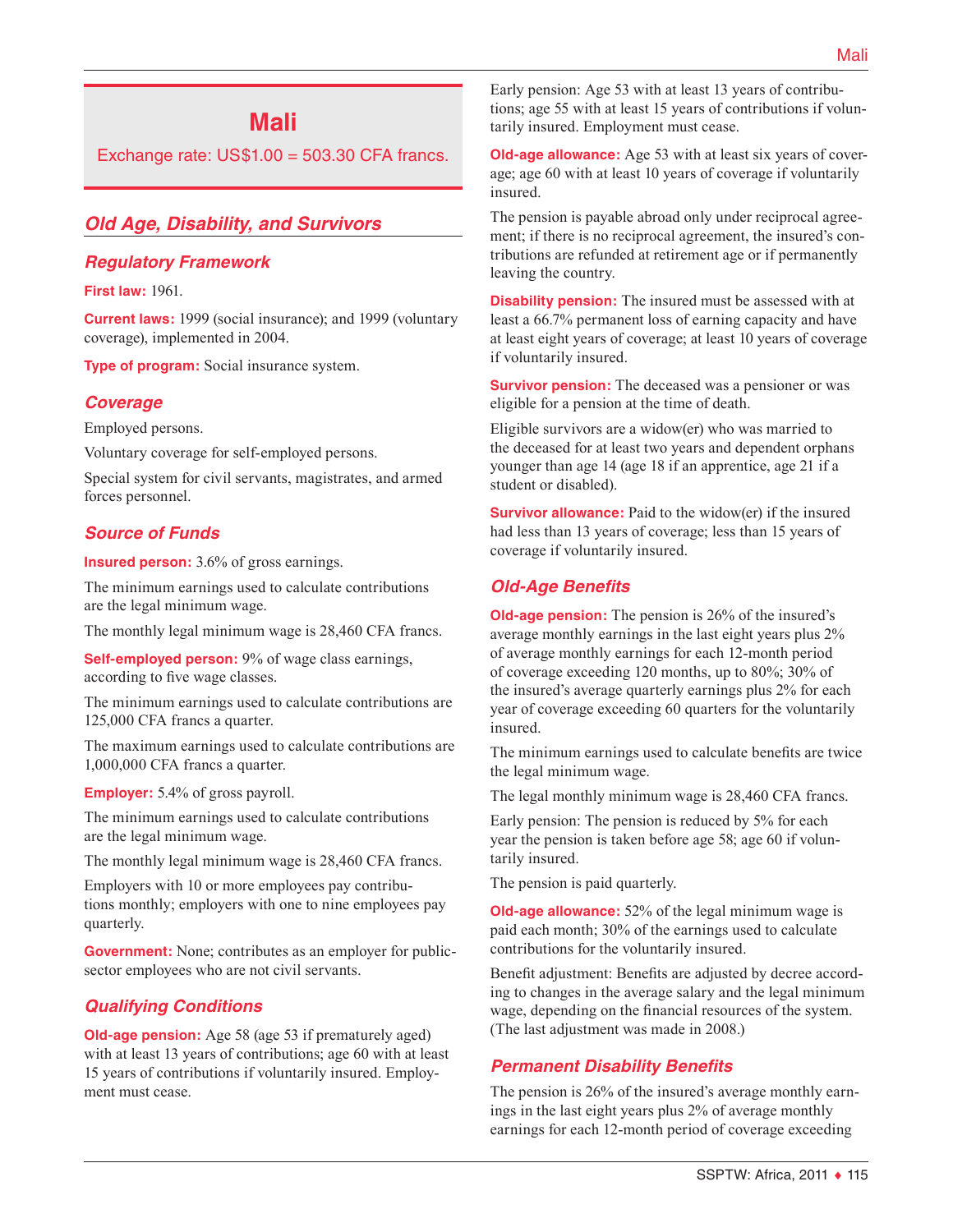120 months, up to 80%; 30% of the insured's average quarterly earnings plus 2% for each year of coverage beyond 60 quarters for the voluntarily insured. Each year remaining from the time the disability occurs up to age 53 is credited as a six-month coverage period.

The minimum earnings used to calculate benefits are twice the legal minimum wage.

The legal monthly minimum wage is 28,460 CFA francs.

The disability pension ceases at age 53 (age 55 if voluntarily insured) and is replaced by the old-age pension.

Benefit adjustment: Benefits are adjusted by decree according to changes in the average salary and the legal minimum wage, depending on the financial resources of the system. (The last adjustment was made in 2008.)

### *Survivor Benefits*

**Survivor pension:** 50% of the pension the deceased received or was eligible to receive is paid to the widow(er) of a deceased pensioner. If there is more than one widow, the pension is split equally.

**Orphan's pension:** Each dependent orphan receives 10% of the pension the deceased received or was eligible to receive.

The value of the orphan's pension must not be less than the value of family allowances (see Family Allowances).

The total orphan's pension must not exceed 50% of the pension the deceased received or was eligible to receive.

**Survivor allowance:** A lump sum of one month of the deceased's old-age pension (calculated based on 156 months of coverage; 80 quarters of coverage for the survivor of a voluntarily insured person) is paid for each six-month period of coverage. If there is more than one widow, the allowance is split equally.

Benefit adjustment: Benefits are adjusted by decree according to changes in the average salary and the legal minimum wage, depending on the financial resources of the system. (The last adjustment was made in 2008.)

# *Administrative Organization*

Ministry of Social Development, Solidarity, and Aged Persons ([http://www.mdeveloppementsocial.gov.ml\)](http://www.mdeveloppementsocial.gov.ml) provides general supervision.

National Social Insurance Institute, managed by a tripartite board and a director general, administers the program.

# *Sickness and Maternity*

# *Regulatory Framework*

#### **First law:** 1952.

**Current laws:** 1999 (social insurance); and 1999 (voluntary coverage), implemented in 2004.

**Type of program:** Social insurance system. Maternity and medical benefits only.

#### *Coverage*

Employed persons.

Voluntary coverage for self-employed persons.

Special system for civil servants, magistrates, and armed forces personnel.

### *Source of Funds*

**Insured person:** 3.06% of gross earnings; 6.56% for the voluntarily insured; 0.75% of the pension for pensioners.

**Self-employed person:** 6.56% of wage class earnings, according to five wage classes.

The self-employed person's contributions finance medical benefits only. Maternity cash benefits are financed under Family Allowances.

The minimum earnings used to calculate voluntary contributions are 125,000 CFA francs a quarter.

The maximum earnings used to calculate voluntary contributions are 1,000,000 CFA francs a quarter.

**Employer:** 3.5% of gross payroll.

The employer's contributions finance medical benefits only. Cash maternity benefits are financed under Family Allowances.

The minimum earnings used to calculate contributions are the legal minimum wage.

The legal monthly minimum wage is 28,460 CFA francs.

Employers with 10 or more employees pay contributions monthly; employers with one to nine employees pay quarterly.

**Government:** None; contributes as an employer for publicsector employees who are not civil servants.

#### *Qualifying Conditions*

**Cash sickness benefits:** No statutory benefits are provided.

**Cash maternity benefits:** The mother must reside in Mali and have at least nine consecutive months of insured employment based on at least 18 days or 120 hours of work a month; voluntarily insured self-employed women must have at least two six-month periods of insured employment.

**Birth leave:** Paid to a father in insured employment for the birth of a child. The benefit is not paid for a stillborn child.

**Medical benefits:** Must be in insured employment or voluntarily insured.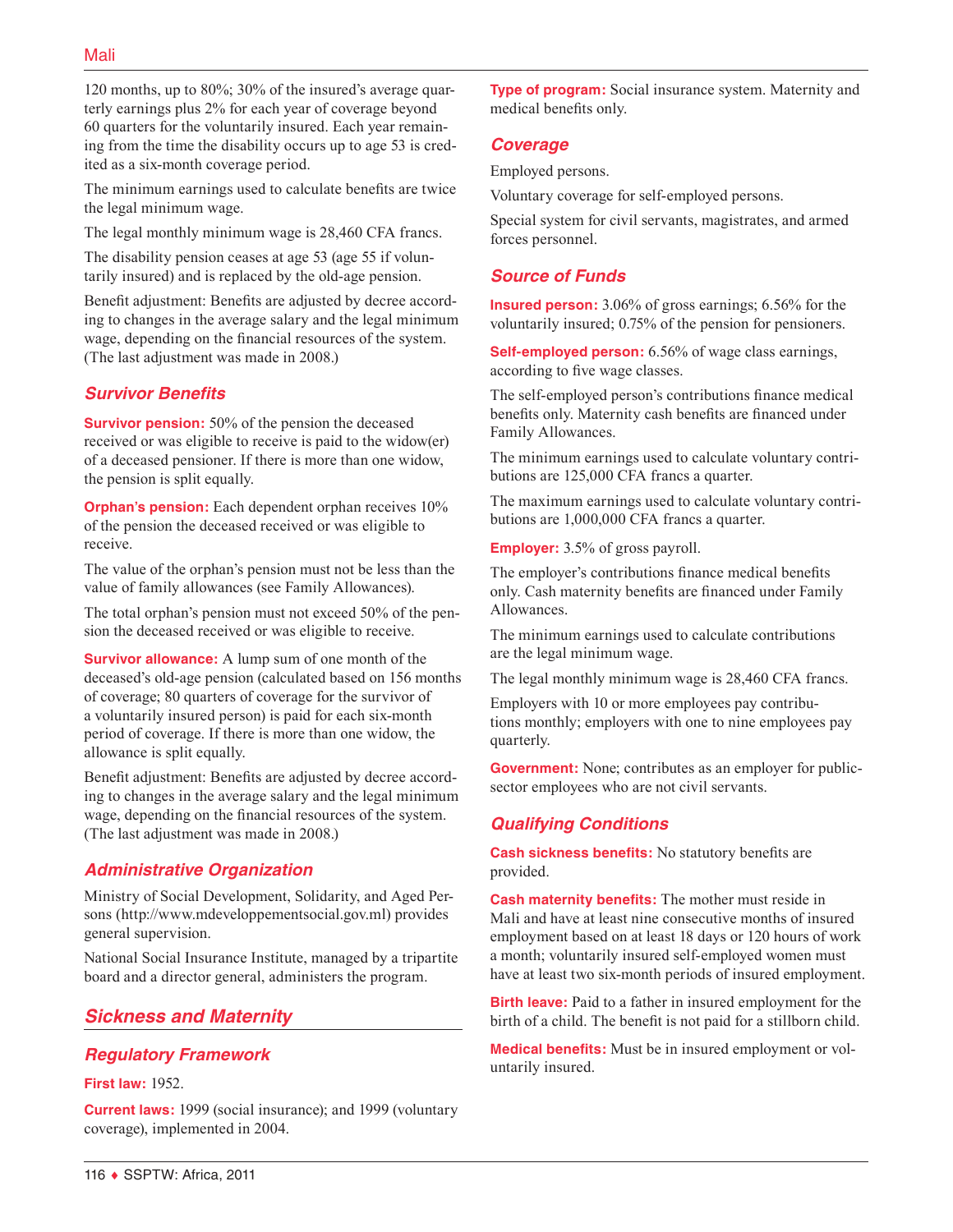### *Sickness and Maternity Benefits*

**Sickness benefit:** No statutory benefits are provided. (Employers are required to provide paid sick leave for employees.)

**Maternity benefit:** 100% of the employed mother's last earnings is paid six weeks before and eight weeks after (11 weeks if there are complications arising from pregnancy or childbirth) the expected date of childbirth.

**Birth leave:** 100% of the father's last earnings is paid for any three days in the first 15 days after childbirth.

#### *Workers' Medical Benefits*

The joint interemployer medical services program, operated by the National Social Insurance Institute, provides medical care and some health and welfare services.

Insured and voluntarily insured women receive necessary medical care during pregnancy and childbirth.

#### *Dependents' Medical Benefits*

Medical benefits for dependents are the same as those for the insured.

Eligible dependents are the spouse and dependent children of the insured.

#### *Administrative Organization*

Ministry of Health, Solidarity, and Aged Persons [\(http://](http://www.mdeveloppementsocial.gov.ml) [www.mdeveloppementsocial.gov.ml](http://www.mdeveloppementsocial.gov.ml)) provides general supervision.

National Social Insurance Institute, managed by a tripartite board and a director general, administers the program.

#### *Work Injury*

#### *Regulatory Framework*

**First law:** 1932.

**Current laws:** 1999 (social insurance); and 1999 (voluntary coverage), implemented in 2004.

**Type of program:** Social insurance system.

#### *Coverage*

Employed persons, including temporary and seasonal workers, members of production cooperatives, nonsalaried managers of cooperatives and their assistants, apprentices, students at technical schools, managers of companies under certain conditions, and prisoners working in prison workshops.

Voluntary coverage for self-employed persons.

Special systems for civil servants and seamen.

#### *Source of Funds*

**Insured person:** None.

**Self-employed person:** Voluntary contributions of 1% to 4% of gross earnings, according to the assessed degree of risk.

The minimum earnings used to calculate voluntary contributions are the legal minimum wage.

The maximum earnings used to calculate voluntary contributions are 10 times the legal minimum wage.

The legal monthly minimum wage is 28,460 CFA francs.

**Employer:** 1% to 4% of gross payroll, according to the assessed degree of risk.

The minimum earnings used to calculate voluntary contributions are the legal minimum wage.

The maximum earnings used to calculate voluntary contributions are 10 times the legal minimum wage.

The legal monthly minimum wage is 28,460 CFA francs.

Employers with 10 or more employees pay contributions monthly; employers with one to nine employees pay quarterly.

**Government:** None.

#### *Qualifying Conditions*

**Work injury benefits:** There is no minimum qualifying period. Accidents that occur while commuting to and from work are covered.

#### *Temporary Disability Benefits*

100% of the insured's last earnings is paid monthly from the day after the disability began until full recovery or certification of permanent disability.

The minimum earnings used to calculate benefits are the legal minimum wage. The legal monthly minimum wage is 28,460 CFA francs.

Benefit adjustment: Benefits may be adjusted according to changes in the average salary and the legal minimum wage after two months of payment.

#### *Permanent Disability Benefits*

If the insured is assessed with a total disability, 100% of the insured's average earnings in the year before the disability began is paid.

Constant-attendance supplement: If the insured requires the constant attendance of others to perform daily functions, 40% of the disability pension is paid.

The maximum pension is 20 times the legal minimum wage.

The legal monthly minimum wage is 28,460 CFA francs.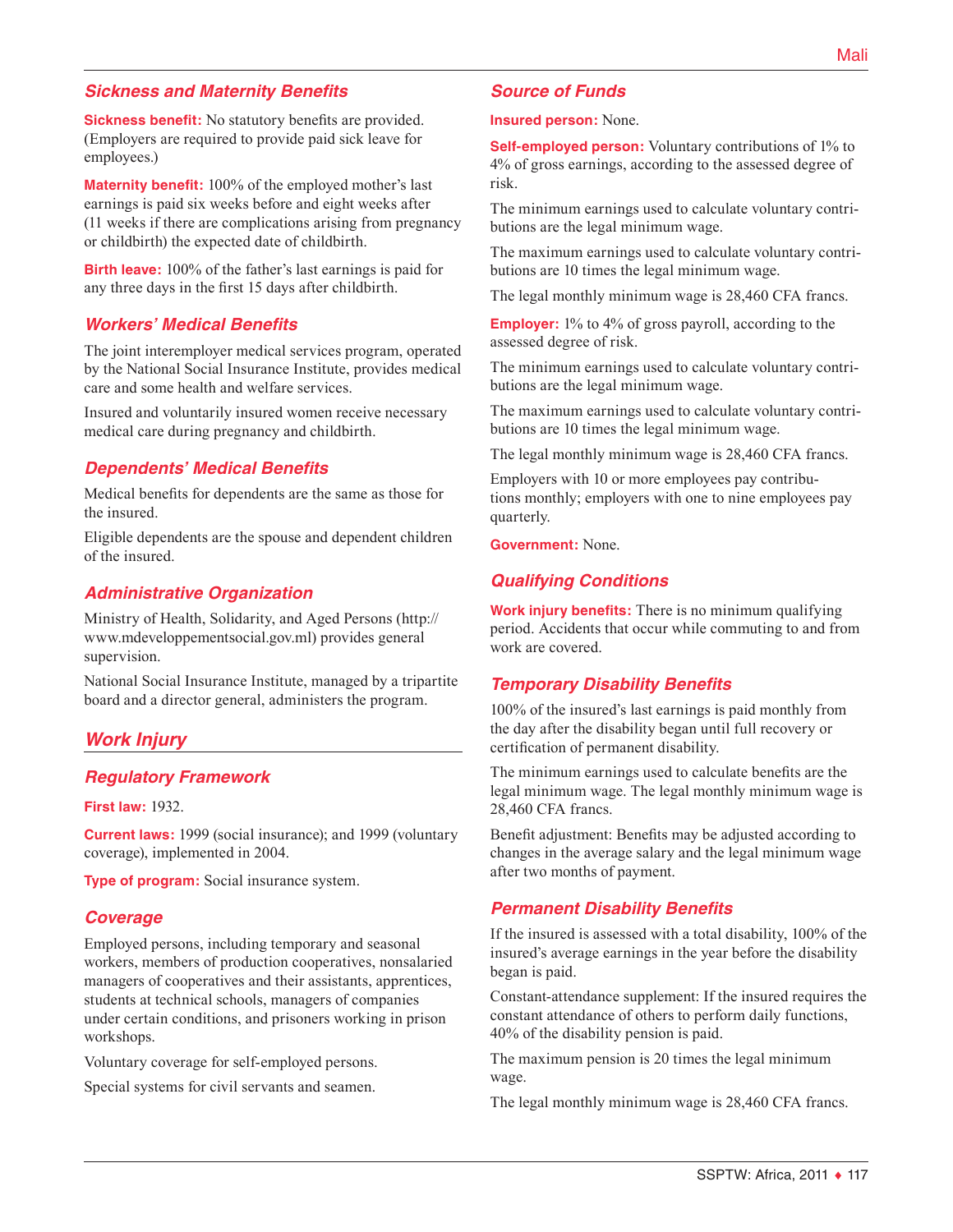Partial disability: The pension is the insured's average earnings in the year before the disability began multiplied by 0.5 times the assessed degree of disability for the portion of disability between 10% and 50% and by 1.5 times the assessed degree of disability for the portion greater than 50%. The pension is paid as a lump sum if the assessed disability is less than 10%.

For an assessed degree of disability of at least 10%, the minimum earnings used to calculate benefits are 1.3 times the legal minimum wage.

Only 33.3% of earnings over 10 times the legal minimum wage are taken into account to calculate benefits. The maximum earnings used to calculate benefits are 28 times the legal minimum wage.

If the assessed degree of disability is 100%, pensions are paid monthly; if the assessed degree of disability is 75% to 99%, monthly or quarterly; otherwise, quarterly or annually.

If the assessed degree of disability is greater than 20%, the pension may be partially paid as a lump sum after receiving the pension for five years; if the assessed degree of disability is 20% or less, the total remaining pension may be paid as a lump sum after receiving the pension for five years.

A medical examination by a doctor approved or designated by the National Social Security Fund may be required every six months during the first two years; thereafter, once a year.

Benefit adjustment: Benefits are adjusted by decree according to changes in the average salary and the legal minimum wage, depending on the financial resources of the system. (The last adjustment was made in 2008.)

# *Workers' Medical Benefits*

Benefits include medical and surgical care, hospitalization, medicine, appliances, transportation, and rehabilitation.

# *Survivor Benefits*

**Survivor pension:** 30% of the deceased's average earnings in the year before the disability began is paid to the widow(er) if the marriage occurred before the deceased's accident. If there is more than one widow, the pension is split equally.

Remarriage settlement: The widow(er)'s pension ceases on remarriage, and a lump sum of three years of pension is paid unless the widow(er) has a child receiving an orphan's pension.

**Orphan's pension:** 15% of the deceased's average earnings in the year before the disability began is paid for each of the first two orphans and 10% for each additional orphan; 20% for each full orphan. Eligible orphans must be younger than age 14 (age 18 if an apprentice, age 21 if a student or disabled.)

**Dependent parent's and grandparent's pension:** 10% of the deceased's average earnings in the year before the disability began is paid to each dependent parent or grandparent, up to 30%.

The minimum earnings used to calculate benefits are 1.3 times the legal minimum wage.

Only 33% of earnings over 10 times the legal minimum wage are used to calculate benefits. The maximum earnings used to calculate benefits are 28 times the legal minimum wage.

The legal monthly minimum wage is 28,460 CFA francs.

All survivor benefits combined must not exceed 85% of the deceased's average earnings in the year before the disability began.

**Funeral grant:** The cost of the burial is paid, up to 25% of the legal annual minimum wage.

The legal annual minimum wage is 341,520 CFA francs.

Benefit adjustment: Benefits are adjusted for changes in the average salary and the legal minimum wage, depending on the financial resources of the system. (The last adjustment was made in 2008.)

# *Administrative Organization*

Ministry of Social Development, Solidarity, and Aged Persons ([http://www.mdeveloppementsocial.gov.ml\)](http://www.mdeveloppementsocial.gov.ml) provides general supervision.

National Social Insurance Institute, managed by a tripartite board and a director general, administers contributions and benefits.

# *Family Allowances*

# *Regulatory Framework*

**First law:** 1955.

**Current laws:** 1999 (social insurance); and 1999 (voluntary coverage), implemented in 2004.

**Type of program:** Employment-related system.

#### *Coverage*

Employees with one or more children.

Voluntary coverage for self-employed persons. Special system for civil servants.

#### *Source of Funds*

#### **Insured person:** None.

**Self-employed person:** A voluntary contribution of 8% of wage class earnings, according to five wage classes.

The above contributions also finance maternity cash benefits under Sickness and Maternity.